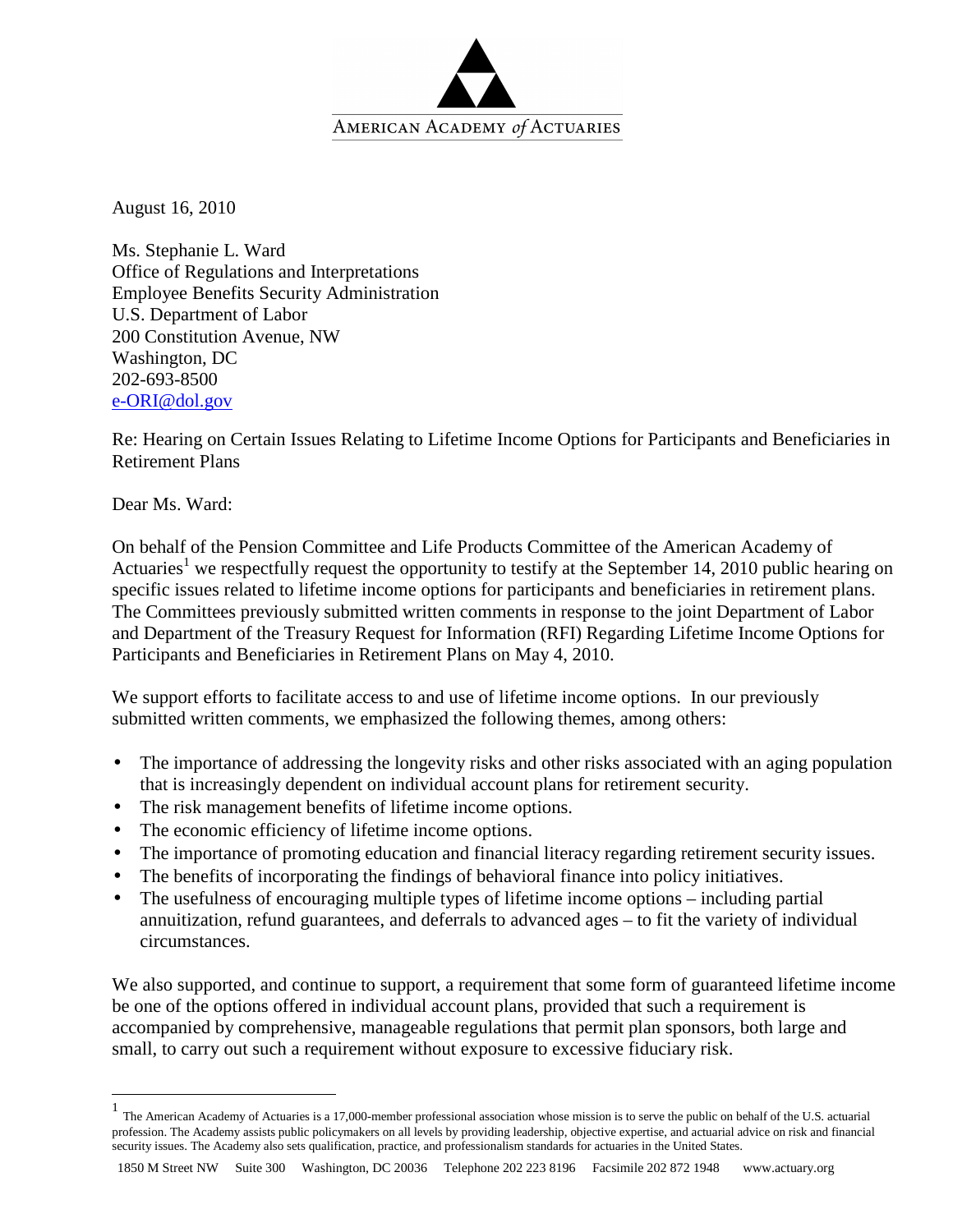Our testimony would include more detail related to these themes, particularly as they relate to the specific issues outlined in your department's announcement of the hearings, and would not be limited to what was contained in our response to the RFI.

Attached to this letter as an Appendix is a brief outline of some of the concepts we would emphasize (with greater detail) in response to the specific issues listed in your announcement.

Should you have any questions about our request to testify, please contact Jessica Thomas, the Academy's Pension Policy Analyst, at 202-785-7868, or at Thomas@actuary.org.

Sincerely,

John H. Moore, FSA, MAAA Chairperson, Pension Committee Cande Olson, FSA, MAAA Chairperson, Life Products Committee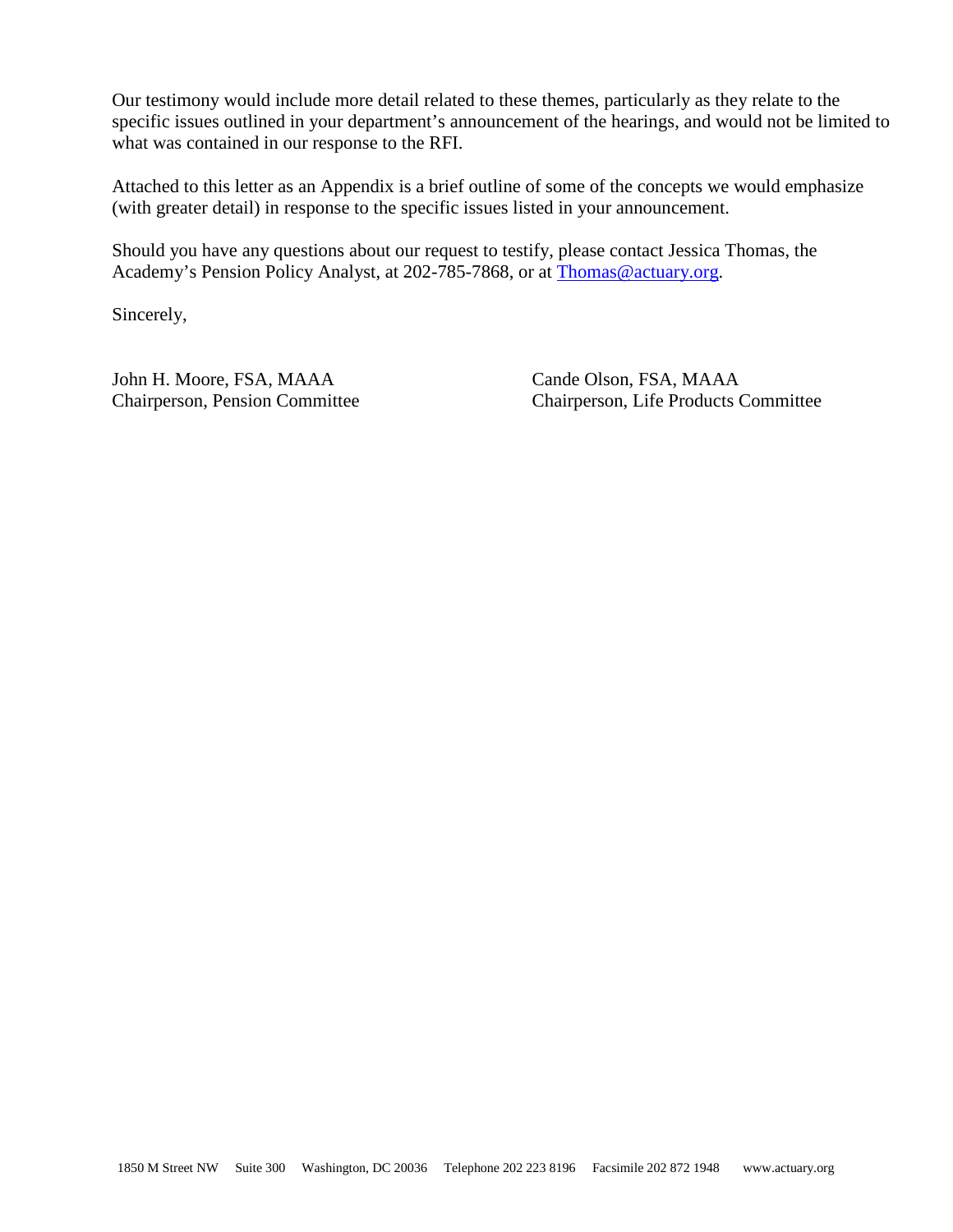Appendix – Outline of Some Ideas Organized Around Issues Raised in DOL Announcement

(Academy testimony would not be limited to these ideas. See attached RFI comments for a more detailed discussion.)

DOL Issue 1: Certain Specific Participant Concerns Affecting the Choice of Lifetime Income Relative to Other Options

*(Specific concerns include: the long-term viability of the institution issuing the lifetime income product, inflation risk, the fees and complexity associated with some lifetime income products, and concerns about a lack of or limits on death benefits and withdrawal options.)* 

While addressing the participant concerns, it is also important for participants to understand the significant advantages of lifetime income relative to other options. These advantages include:

- Economic efficiency: It is significantly more cost effective for a person to insure longevity risk through risk pooling (whether through purchasing an annuity or other lifetime income guarantee or electing a lifetime income option in a pension plan) than to bear that risk alone ("self-insuring" it).
- Reduction of longevity risk: lifetime income security, since the participant will never run out of income.
- Avoidance of adopting an overly limited lifestyle from fear of outliving income.
- Reduction of investment management responsibilities when getting older.
- Less risk of unaffordable spending, since the amount of monthly income provides a budgeting signal that is absent with a lump sum

Concerns and questions about the long-term viability of the institution issuing the lifetime income product need to be addressed.

- Participants often lack knowledge about the extent of state insurance guarantees. Disclosure of such information would help.
- There is no federal equivalent of the FDIC for annuity products.

Regarding inflation risk, lifetime income products or options that offer protection against inflation are available, at a cost. Participants need to be aware of the options and their cost – as well as the cost or risks of not having lifetime income protection.

The fees and complexity associated with some lifetime income products are an impediment. Complex choices can impede decision making and lead to the seemingly simplest choice, the lump sum. Some standardization of products, if done carefully, could help. Also, especially in situations where an individual is making decisions outside of a sponsored plan, such as with a 401(k) rollover, individuals would benefit from some understanding of what is a fair price for an annuity, how to shop for one, and the degree of state or other government guarantee. It is, in fact, important for this discussion to reach beyond retirement plans, since individuals face the same longevity risks when they rely on rollover funds or personal savings.

Concerns about a lack of or limits on death benefits and withdrawal options can be addressed. Different types of lifetime income arrangements should be facilitated to provide such benefits or options, covered under Issue 5 below. Participants also need to understand the costs of including these benefits and options.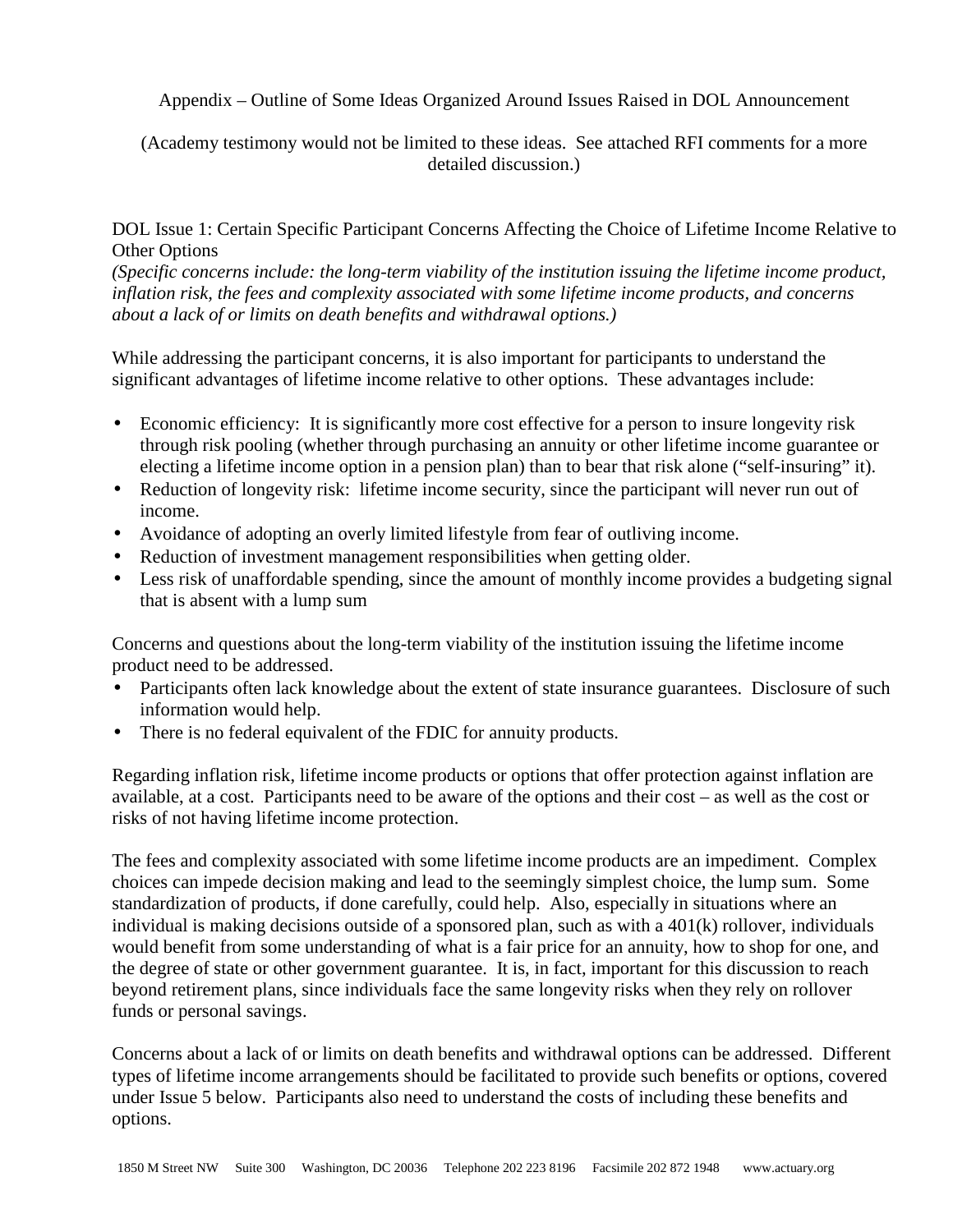DOL Issue 2: Information to Help Participants Make Choices Regarding Management and Spend Down of Retirement Benefits

*(The Agencies are interested in hearing testimony on whether participants in 401(k) and other defined contribution plans would be more likely to give due consideration to lifetime income stream options if they were furnished a benefit statement that, in addition to their account balance, sets forth their benefit in the form of a monthly lifetime benefit)* 

To help participants make choices regarding the management and spend down of retirement benefits, three things are critical:

- The provision of additional information to participants.
- Greater education in financial literacy, including longevity risk.
- The use of the findings of behavioral finance in designing programs and policies.

Standardized communication requirements and model disclosures and educational materials would provide uniform information, simplify administration, reduce fiduciary risk for plan sponsors, and enhance participant understanding.

Education should include general education upon enrollment, plus reinforcement at future dates (e.g., each plan year). Providing personalized quantified communication with each annual benefit statement is also important. (Further, financial literacy education should begin in secondary school.)

While education is critically important, it can only go so far, and policy changes also need to be formed with the lessons of behavioral finance in mind. Consumer decision-making is determined by both rational analysis and human psychology. Behavioral finance strategies must be considered in establishing policy in order to achieve greater use of lifetime income options. These strategies may include (a) reframing language and presentation and (b) restructuring choices and defaults.

Disclosing the account balance in the form of a monthly lifetime income can be very helpful, and is discussed further in the next section.

Related issues include:

- The question of how much guaranteed lifetime income is enough and what portion of savings to convert into lifetime income.
- The problem of inadequate savings.
- Specific approaches to reframing language and presentation and to restructuring choices and defaults.
- The specific information needed by participants to make informed decisions.

DOL Issue 3: Disclosure of Account Balances as Monthly Income Streams *(The Agencies are interested in hearing testimony on whether participants in 401(k) and other defined contribution plans would be more likely to give due consideration to lifetime income stream options if they were furnished a benefit statement that, in addition to their account balance, sets forth their benefit in the form of a monthly lifetime benefit.*)

Translating account balances into income streams should be a dynamic part of the education process that is needed. Doing this as part of the individual benefit statement will refresh and reinforce the education annually. Giving the presentation of the lifetime benefit amount primacy over any presentation of lump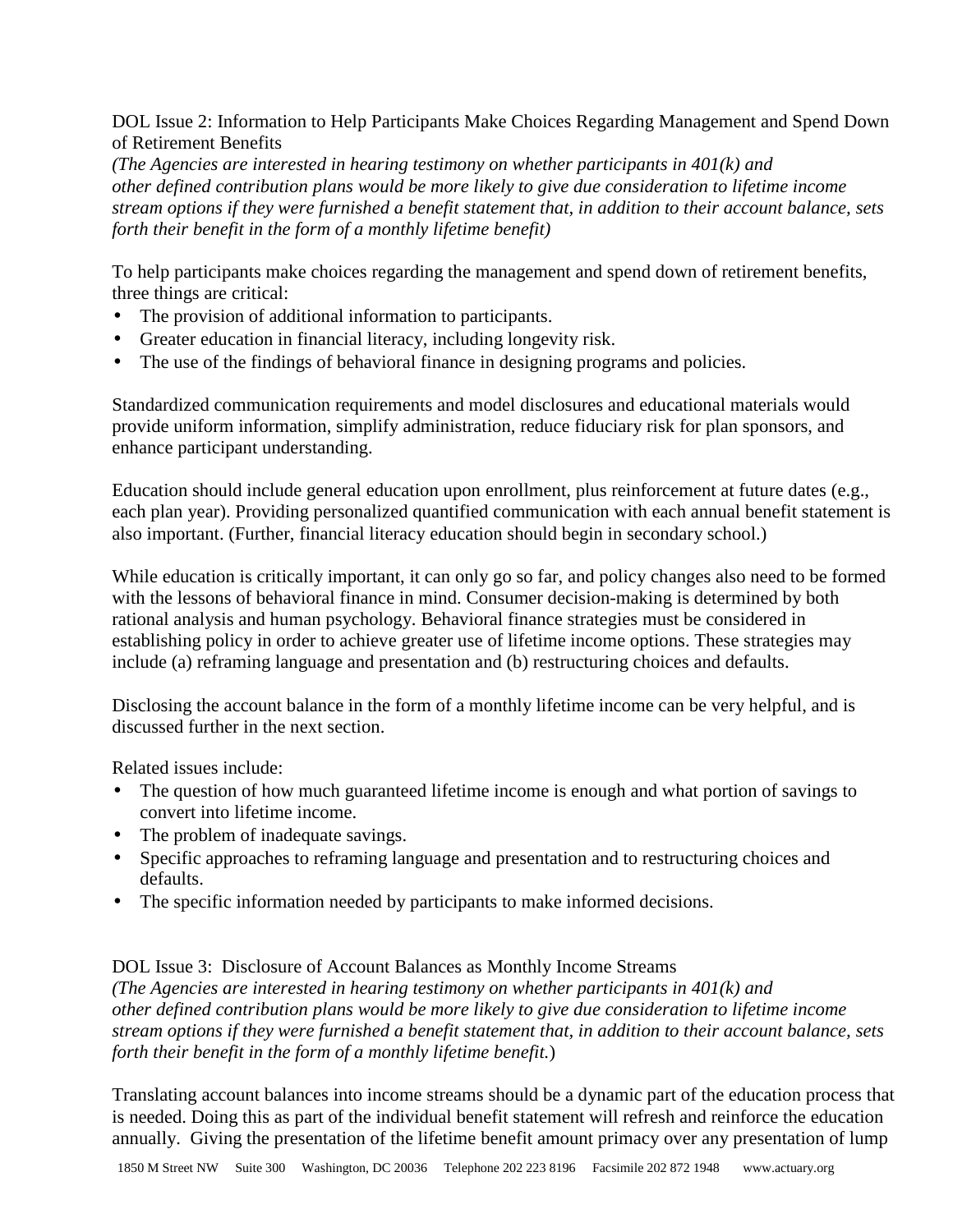sum amounts would also be helpful. Individuals respond to perceived "signals" in making decisions, and presenting guaranteed lifetime income as the first option shown could be such a signal.

There are many more questions to answer regarding the methods, assumptions, and type of lifetime benefit equivalent to show. Whatever is provided should be enough to be informative and educational but not so much as to overload the participant with information, nor to overburden the plan sponsor with overly complex administrative requirements that could discourage plan sponsorship. Important concepts are currently funded ("accrued") income at two or three target retirement ages (possibly the traditional age 65 or the Social Security eligibility age, as well as the value if retirement is delayed to a later age, such as the latest Social Security commencement age) and projected funded income if contributions continue at the current rate. If the plan includes an option for a partial annuity/lump sum combination, then the illustration should also address that, especially if the partial annuity can be deferred to an advanced age (such as 75 or 80). The income amounts (either monthly or annual) should include both single (perhaps with some guaranteed certain period) and joint-and-survivor annuities, since the status at retirement is unpredictable. Disclosures could include both the lifetime income equivalent of current account balances as well as the lifetime income equivalent of the current year's contributions.

As for assumptions, there is no single right answer. It might be simplest and easiest for participants to understand if all plans' statements were consistent with each other. This could include mandated mortality, interest, expense, and annuitization assumptions (either fixed by regulation and updated as necessary, or tied to certain market rates). Current plan-specified factors should be used if the annuity is to be paid from a companion defined benefit plan. Use of such mandated factors would narrow the plan sponsor's responsibilities and lower its costs. The mandated factors could be readdressed periodically. Appropriate caveats should be stated. Assumptions could be in footnotes but should be disclosed.

One complicating factor is that the allocation of assets among different asset classes will vary from participant to participant. If the asset accumulation assumption were to vary from participant to participant based on an estimated return for each asset class, simplicity and comparability would be lost. Even more importantly, participants with more aggressive asset allocations would see amounts that failed to take into account the degree of risk assumed, and additional risk disclosure would be necessary. A better approach might be for the accumulation assumption to be the same for all participants and to mirror something like a high quality bond rate.

DOL Issue 4: Fiduciary Safe Harbor for Selection of Lifetime Income Issuer or Product *(Should different criteria apply to a fiduciary's decision depending on the size of the plan? Should different criteria apply depending on the type of lifetime income product? Are there standards that the Department of Labor could establish to provide comfort to plan fiduciaries regarding the solvency of the provider? Should the safe harbor be extended to other lifetime income options?)* 

Concerns about potential liability, counterparty risk, and complexity of products are all impediments to plan sponsors including lifetime income options in their plans. There is a wide range of options currently available and the products can have features that are difficult for lay people to understand. Selecting the best set of options, as well as the best provider, leaves the plan fiduciaries with significant liability for that choice.

Small plan sponsors may not have the expertise or funds to do a detailed analysis of products available. To the extent that their current investment provider has such an option available inside their investment product, there is not much impact. However, if they are expected to determine if this is the "best" product that can be offered and compare the costs of something inside an existing investment product to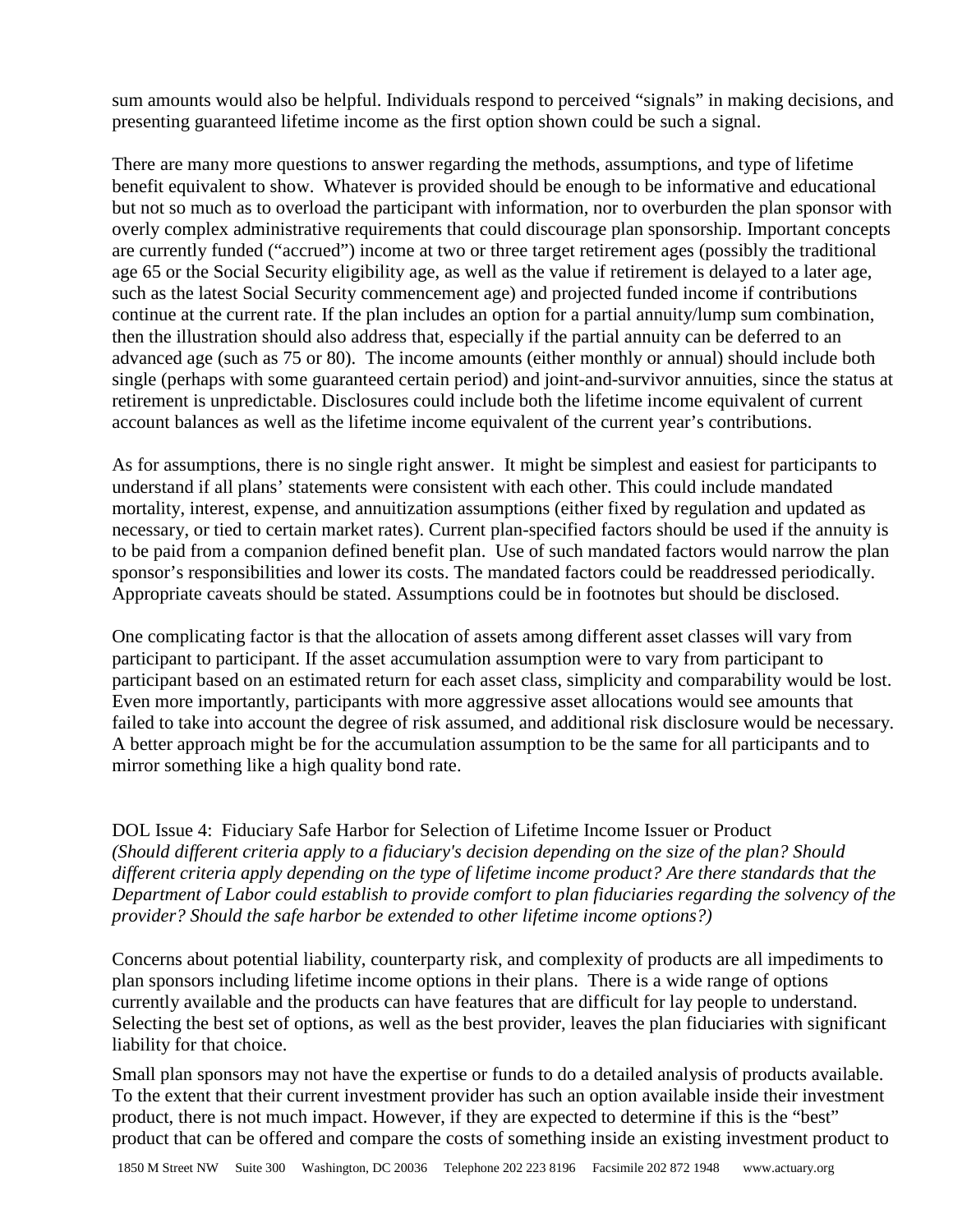other stand alone solutions, they may lack the ability to make that determination. They also may find it administratively burdensome to select and offer products that are outside the options available from a single investment platform being offered. Providing a vehicle through which small plans could access the group purchasing power that larger plans can obtain from annuity providers merely as a result of their relative size could encourage small employers to make such an option available to their participants. Additionally, small employers may not have dedicated HR or benefits personnel and will seek ease of administration in providing such a benefit within their plan.

## DOL Issue 5: Alternative Designs of In-Plan and Distribution Lifetime Income Options *(The Agencies are interested in better understanding and further exploring those and other approaches to offering streams of lifetime income to plan participants, including approaches that are or will be available in the marketplace, and related financial, actuarial and legal issues.)*

The American Academy of Actuaries supports a requirement that some form of guaranteed lifetime income be one of the investment or distribution options offered in individual account plans, provided that the requirement is accompanied by a clear set of regulations that will allow for their effective implementation at reasonable cost and without subjecting plan sponsors to undue fiduciary risk. Individual plan sponsors also should be permitted to make an annuity the default option, but at present, sponsors should not be required to make this the default option.

Having a variety of lifetime income options to suit varying circumstances is critical to achieving greater use. Participants need to understand the benefits and costs as well. Among the many variations are partial annuitization, refund guarantees, deferrals to advanced ages, incremental annuitization during the working years, "test-drive" annuities, and guaranteed lifetime withdrawal benefit structures for both annuities and mutual funds. To accommodate deferrals to advanced ages, modification of the required minimum distribution (RMD) rules would be helpful**.** 

Another vehicle could be to provide lifetime income through a defined benefit plan, which can be more cost effective than doing so through defined contribution plans in the annuity market because of savings in administrative costs and the absence of profit margins, among other potential reasons. Employers could be encouraged to offer their retirees this feature of purchasing an annuity from the defined benefit plan at the point of retirement as a distribution option from the employer's defined contribution plan. One potential stumbling block that would have to be addressed is the coverage by the PBGC of the annuities purchased from the defined benefit plan. It should also be recognized that any time a choice is allowed between a lump sum and an annuity, there is some amount of anti-selection cost.

Additional actuarial issues include longevity differences by gender, health status, and income.

- The longer expected lifetime of females vs. males means that the actuarial value of an immediate annuity for a 65-year-old female is roughly 7 percent greater than the corresponding value for a 65 year-old male. There is an incongruity in the fact that gender-neutral annuity rates are required within plans, while gender-distinct rates are used in the marketplace outside of plans. Within plans, the gender-neutral rates are relatively unfavorable to males. This creates an incentive for females to elect in-plan annuities at actuarially favorable rates and males to elect out-of-plan annuities at actuarially fair rates or to elect annuities less frequently because of the need to go outside the plan. The reason for being concerned about gender-neutral rates is that they could disproportionately lead males to fail to annuitize, jeopardizing their retirement security as well as that of their spouses.
- Standard annuities are poor investments for annuitants in poor health. Substandard annuities are offered by a few insurance companies. Although some allowance is made for significantly impaired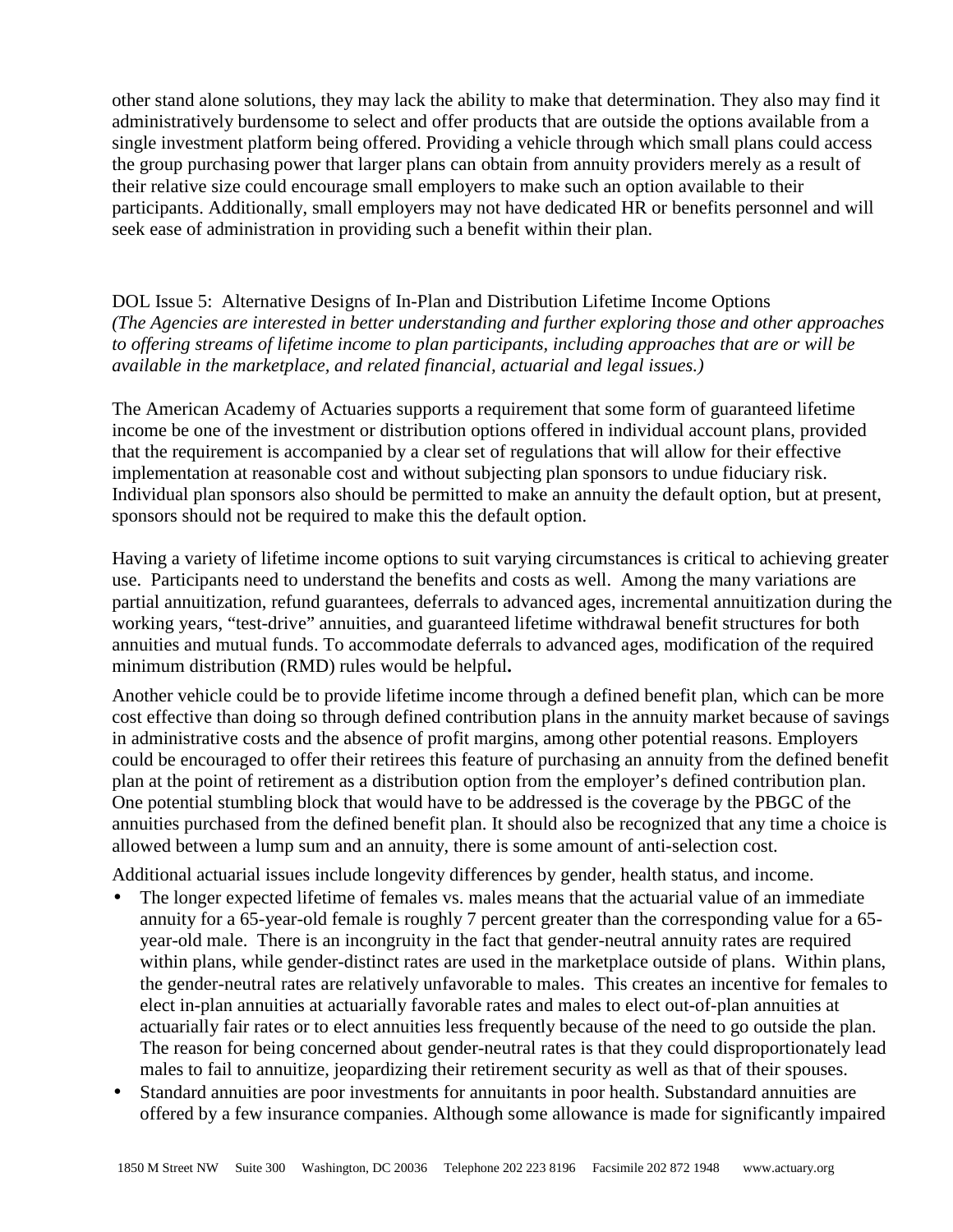substandard annuities in statutory reserving, it may not be adequate to encourage the offering of a full range of substandard annuities.

• A group of white-collar employees will have longer life expectancies than blue-collar groups, and the cost of in-plan annuities may or may not vary accordingly. As above, the limited market in "substandard" annuities means that lump sum distributions provide only limited opportunities for the latter group to take advantage of what could be better annuity pricing for them.

Some of the different options and features discussed in this section, and their cost impact, are addressed further below:

- An inflation adjusted annuity has a higher cost for the same initial income (or provides less initial income for the same premium). The cost differential will vary with market expectations regarding inflation (which can be gauged by looking at the difference in yield rates between regular Treasury securities and inflation-adjusted Treasury securities, or TIPS). If markets expected future inflation to average about 3 percent annually, as has been the case during some recent market conditions, then inflation protection would result in about a 20 percent to 30 percent reduction in initial income to a 65-year-old male on a pure actuarial basis.
- An installment or cash refund feature guarantees that the total of all payouts will be no less than the premium. The cost varies by age, but it could reduce payouts by approximately 10 percent for singlelife immediate income annuities and as little as 4 percent for 100 percent joint-and-survivor annuities.
- Guaranteed lifetime withdrawal benefit provisions in annuities provide guaranteed continuation of income after the account value has been depleted. This can sometimes reduce guaranteed income by as much as one-third when compared to an income annuity. This lower guaranteed income is due to (i) the cost of preserving access to account values (in contrast to the structured consumption of principal in an income annuity), (ii) the only partial pooling of longevity risk compared to the pooling that occurs in an income annuity, and (iii) providing a floor of protection in the form of an income stream when the account value is depleted by withdrawals and low returns.
- A mutual-fund-structured withdrawal program is not guaranteed, but it could provide an income for life depending on how the market performs, how much is withdrawn to cover income needs, and how long the retiree lives. The typical suggested withdrawal of 4 percent, annually-inflated, is only half of what might be available under an annuity (although it could be as much as three-quarters of initial income compared to a more expensive inflation-protected annuity) because the program is designed to primarily draw upon earnings rather than including a structured consumption of principal. This is the cost of retaining access to principal. Retaining this access to principal exposes the consumer to early significant drops in the market and a variable income throughout the retirement years.
- Deferred-start income annuities (DSIA) are one way to insure against living too long (e.g., by purchasing at age 65 a guaranteed income that will begin at age 85). In its purest form, this product provides no benefits other than the deferred income (i.e., if the annuitant dies before the income begins there are no benefits). The cost of a lifetime income that is purchased at age 65 and begins at age 85 is approximately 10 percent to 15 percent of the cost for an annuity with the same income amount beginning immediately. This purest form of "longevity insurance" is functionally the same as the life-contingent portion of a certain-and-life annuity. (This could be an ideal complement to a withdrawal-based income prior to the commencement of annuity income.) If a purchaser wishes to have a death benefit or some other withdrawal rights before the annuity income begins, these benefits make the DSIA more expensive because sharing of mortality gains is reduced or eliminated.
- In any situation where annuitization is by choice (as opposed to being the only option for all, as in many defined benefit plans), adverse selection will increase costs as the healthier people select annuities at a higher rate. We estimate that costs could increase on the order of 10 percent when